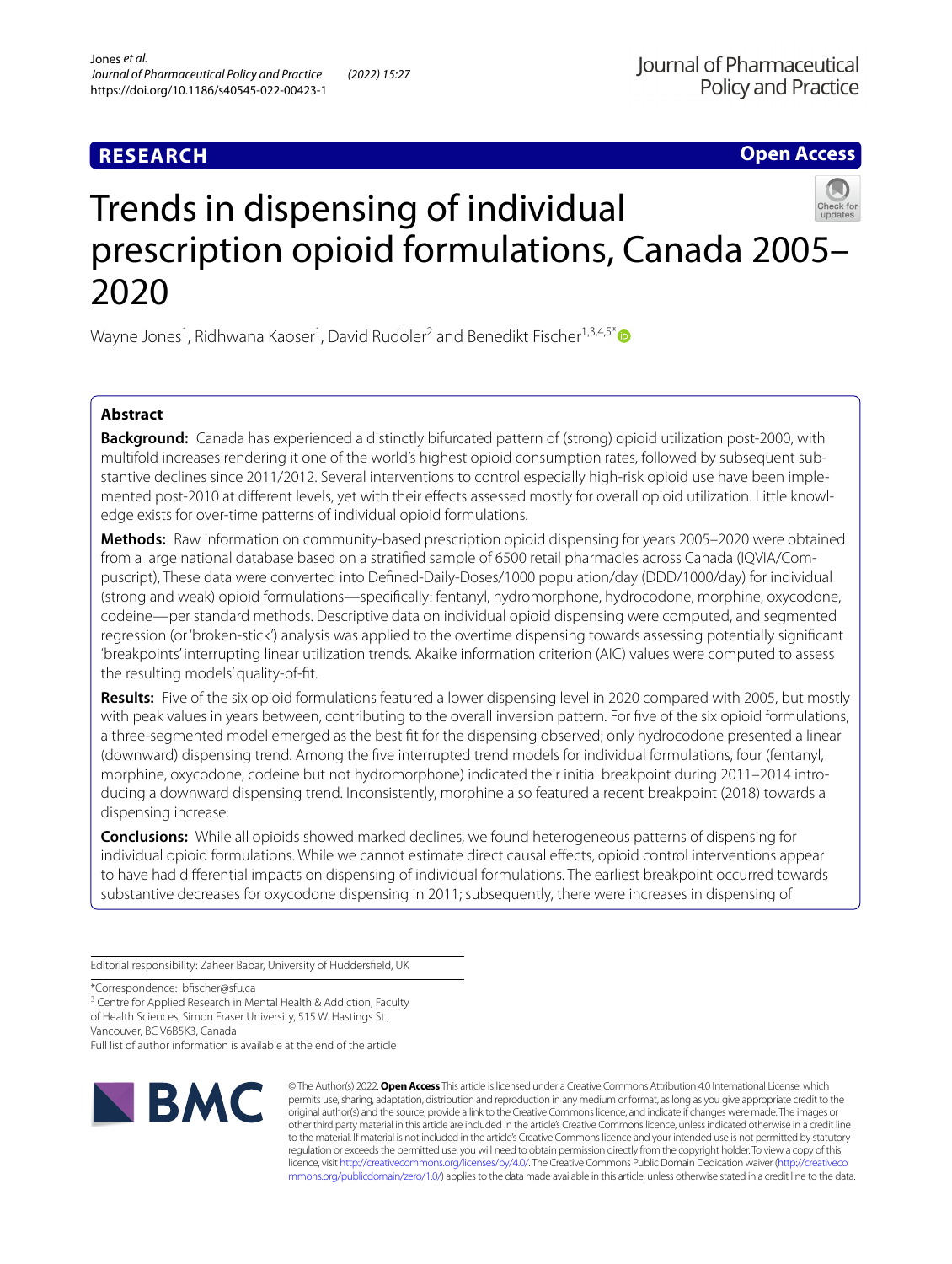hydromorphone and fentanyl likely due to substitution efects, followed by across-the-board declines post-2015/2016. Recent 'safer opioid' distribution programs to reduce illicit/toxic opioid exposure linked with high levels of poisoning fatalities seem to fuel resurgences in select opioid (e.g., morphine) dispensing.

**Keywords:** Canada, Dispensing, Formulations, Interventions, Opioids

## **Background**

Canada has featured a notable, while bifurcated pattern of medical opioid utilization post-2000. Canada's total rate of controlled opioid dispensing (in Defned Daily Doses/million population/day; S-DDD] approximately tripled from 8713 S-DDD in 2000–2002 to 29,743 S-DDD in 2010–12, the then globally second-highest opioid consumption (after the United States [US])  $[1]$  $[1]$ . These major expansions in opioid use were facilitated by multiple factors, including broad-based advocacy for improved treatment of 'pain', an expanding range of novel/potent opioid products, and aggressive marketing by pharmaceutical opioid producers  $[2-6]$  $[2-6]$ . However, the vast expansions in opioid availability have been accompanied by extensive adverse consequences, including major increases in the non-medical use, morbidity (e.g., opioid-related hospitalizations) and mortality (e.g., poisoning fatalities) related to opioids across Canada, gradually proliferating into an emerging 'opioid crisis'. For example, in Ontario, Canada's most populous province, opioid-related deaths and addiction treatment admissions increased by 55% and 60%, respectively, between 2004 and 2009 alone  $[7-10]$  $[7-10]$  $[7-10]$ .

Few concrete policy interventions were initiated to reduce excess opioid availability until after 2010; in fact, a new, national 'opioid guideline' for chronic pain treatment released in 2010 yet presented recommendation for liberal and expanded opioid prescribing practices  $[11–13]$  $[11–13]$  $[11–13]$  $[11–13]$ . The initial intervention focus was on slowrelease oxycodone (Oxycontin), which then represented about 20% of total opioid dispensing, but far larger proportions of population-level harm (e.g., non-medical use and fatalities) [[7\]](#page-7-1). On this basis, most provinces removed slow-release oxycodone ('Oxycontin') from their public drug formularies (temporarily replacing it with a 'tamper-proof' version) in 2012, aiming to reduce hazardous opioid exposure in the population  $[14, 15]$  $[14, 15]$  $[14, 15]$  $[14, 15]$ . This focus, however, neglected that multiple other strong opioids for example, fentanyl and hydromorphone, representing approximately half of opioids consumed in 2012—were prevalently dispensed and contributing to opioid-related harm [\[1](#page-6-0), [10](#page-7-2), [16\]](#page-7-7).

A range of other regulatory interventions were subsequently implemented on diferent levels [[17](#page-7-8)]. Prescription monitoring program were strengthened, or newly introduced (e.g., Ontario in 2012) aiming to curb highrisk (opioid) use  $[18, 19]$  $[18, 19]$  $[18, 19]$  $[18, 19]$  $[18, 19]$ . In 2016, the US-based CDC's new and restrictive opioid guideline was endorsed as a 'clinical practice standard' in select Canadian provinces (e.g., British Columbia) [[20](#page-7-11), [21](#page-7-12)]. A new national Canadian opioid guideline (2017) presented—paradigmatically revised—core recommendations for restrained, 'last resort'-oriented opioid utilization in chronic pain care [[22,](#page-7-13) [23](#page-7-14)]. In 2017, select provinces moved to delist highstrength opioid formulations from public drug plans [\[24](#page-7-15)]. Furthermore, the opioid crisis' medical, economic, social aspects became a persistent focus of media investigations and reports during this period with likely impact on social attitudes, norms and practices [[25,](#page-7-16) [26](#page-7-17)].

In these contexts, Canada's opioid utilization rate peaked around 2012, and subsequently inverted and starkly declined (i.e., to 19,629 S-DDD in 2017–19) [\[1](#page-6-0), [27\]](#page-7-18). Provincial opioid dispensing rates decreased by as much as 50% from their peak levels; half reported lower opioid utilization in 2020 compared with 2005 [[28](#page-7-19)[–30](#page-7-20)]. While various other interventions were implemented at diferent levels to restrain pharmaceutical opioid exposure, sudden while substantial increases in the availability of illicit, highly potent/toxic opioids (e.g., fentanyl) unfolded across Canada post-2015, vastly accelerating opioid-related harms [\[31](#page-7-21)]. For example, national annual opioid-related fatalities more than doubled from 2825 in 2016 to 6265 in 2020, mostly driven by increases in illicit opioid-related deaths [[32\]](#page-7-22).

Various analyses have assessed the impacts of interventions on changes in opioid utilization in Canada. For example, recent analyses identifed signifcant downward 'breakpoints' in overtime strong opioid dispensing generally aligned with main interventions  $[28]$  $[28]$ . The implementation of the narcotics monitoring program and the delisting of high-strength opioid formulations in Ontario, and the introduction of the new opioid prescribing standards in BC were observed to result in reduced population-level opioid utilization or exposure [\[19](#page-7-10), [24](#page-7-15), [30\]](#page-7-20). Most pharmacoepidemiologic assessments of interventions other than those specifcally considering Oxycontin restrictions [[15\]](#page-7-6)—however have focused on total opioid utilization efects. Conversely, little knowledge exists on the patterns of the main individual opioid formulations in use. This paper presents a pharmacoepidemiologic examination of the dispensing of main individual opioid formulations in Canada 2005–2020, allowing for contextual assessments of how these individual groups of opioids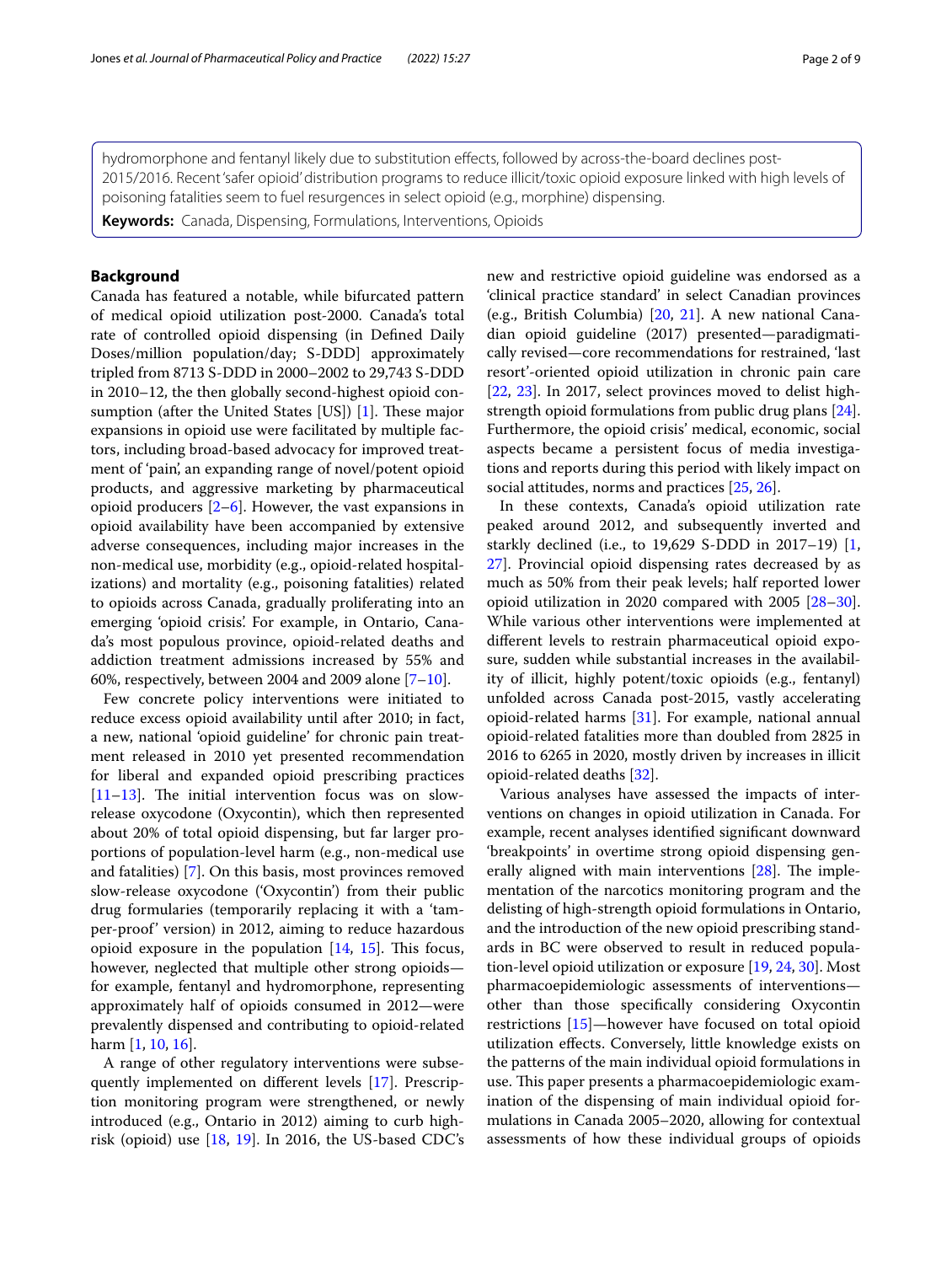may have been infuenced by main opioid-related interventions implemented during this time.

## **Methods**

We obtained data on the community-based dispensing of prescription-based opioid formulations in Canada between 2005 and 2020 from the IQVIA Compuscript database. This commercial database collects and generates data from a representative and stratifed sample of around 6500 retail pharmacies across Canada (representing approximately 60% of all retail pharmacies) [\[33\]](#page-7-23) and is frequently used in pharmacoepidemiologic research  $[34–36]$  $[34–36]$  $[34–36]$  $[34–36]$ . The IQVIA database provides the yearly total number of prescriptions and units dispensed for each opioid by chemical formulation, product name, product form, and strength. While this database is estimated to cover approximately 80% of all prescription opioid dispensing in Canada, it does not include drugs dispensed in select other settings, such as hospital, internet or overthe-counter. We report opioid dispensing results for the six following main (strong and weak) opioids mainly utilized for chronic pain care in Canada: fentanyl, hydromorphone, oxycodone, morphine, hydrocodone, codeine (listed by generally accepted relative order of analgesic strength [\[37](#page-7-26)]). We excluded methadone from our analyses as methadone products are primarily used for opioid addiction treatment, and their application and dispensing difers between provinces and has been inconsistent overtime [[16\]](#page-7-7).

Using population estimates obtained from Statistics Canada [[38](#page-7-27)] we converted the total national dispensing data for each of the opioid formulations examined into annual defned daily doses (DDD) per 1000 population per day (DDD/1000/day), based on the World Health Organization's Anatomical Therapeutic Chemical classifcation [\[39](#page-7-28)]. DDD are a fxed unit of measure used to estimate the average dose of per day for a drug used in adults in a standardized manner, allowing for pharmacoepidemiologic comparisons primarily of quantitative use across diferent drug types and/or over time [\[39,](#page-7-28) [40](#page-7-29)].

Based on the measures described, segmented (or 'broken-stick') regression analyses were conducted on the annual dispensing values of each of the opioids between 2005 and 2020, in order to assess possibly abrupt (i.e., signifcant) shifts or changes in dispensing during this time. While some pattern changes can be visually identifed based on observational data, the segmented regression allows to identify possible statistically signifcant interruptions or 'breakpoints' from linear trends [\[41](#page-7-30)]. The analysis partitions the independent variable into subintervals, while identifying possible inter-interval 'breakpoints', (e.g., with a two-segment model featuring one breakpoint, a three-segment model featuring two breakpoints, etc.).

The present analyses tested linear, two-segment, three-segment, and four-segment models for each opioid formulation's dispensing pattern and determined the quality-of-ft of each model using the Akaike information criterion (AIC). We report results from the model that best ftted each opioid's dispensing pattern as per the lowest (statistically signifcant) AIC value identifed and the degree to which it was lower than the second-lowest AIC value. As a general rule-of-thumb, an AIC value less than or equal to two indicates little diference between the two models, diferences between four and seven indicate some possible support for the second model, while diferences greater than 10 indicate the frst model is substantially better than the comparison [\[42\]](#page-7-31). All data manipulations and analyses were conducted using the R software [\[43](#page-7-32)] and its 'segmented' package [[44](#page-7-33)].

## **Results**

Figure [1](#page-3-0) visually presents the overtime dispensing trends, including breakpoints identifed by the segmented analysis, in DDD/1000 population/day for each opioid from 2005 to 2020. The individual opioids are presented by generally accepted relative order of analgesic potency [[37\]](#page-7-26).

## **Fentanyl**

Dispensing of fentanyl rose from 0.04 DDD/1000/day to a high level of 0.06 DDD/1000/day (2011–2015) and subsequently declined substantially to a low point of 0.03 DDD/1000/day in 2020. A three-segment model emerged as the best ft, with the two breakpoints (initiating and accelerating declines, respectively) in dispensing identified in 2013 and 2015. The three-segment model had an AIC value of − 160.83 and adjusted R-square of 0.98 (*p*-value<0.0001), presenting a slightly lower AIC value than the two-segment model AIC value:  $-159.41$ ).

## **Hydrocodone**

The dispensing pattern of hydrocodone-while with overall minor but non-signifcant fuctuations—overall decreased substantially, from 0.9 DDD/1000/day in 2005 to 0.09 DDD/1000/day in 2020. On this basis, the linear model, i.e., without any signifcant breakpoints identifed, was the best fit with an AIC of  $-$  18.34 and an adjusted R-square of 0.85 (*p*-value<0.0001).

## **Hydromorphone**

The dispensing of hydromorphone more than doubled from 1.9 DDD/1000/day in 2005 to a high level of 4.4 DDD/1000/day in 2015/2016, and subsequently declined to 3.1 DDD/1000/day in 2020. A three-segment model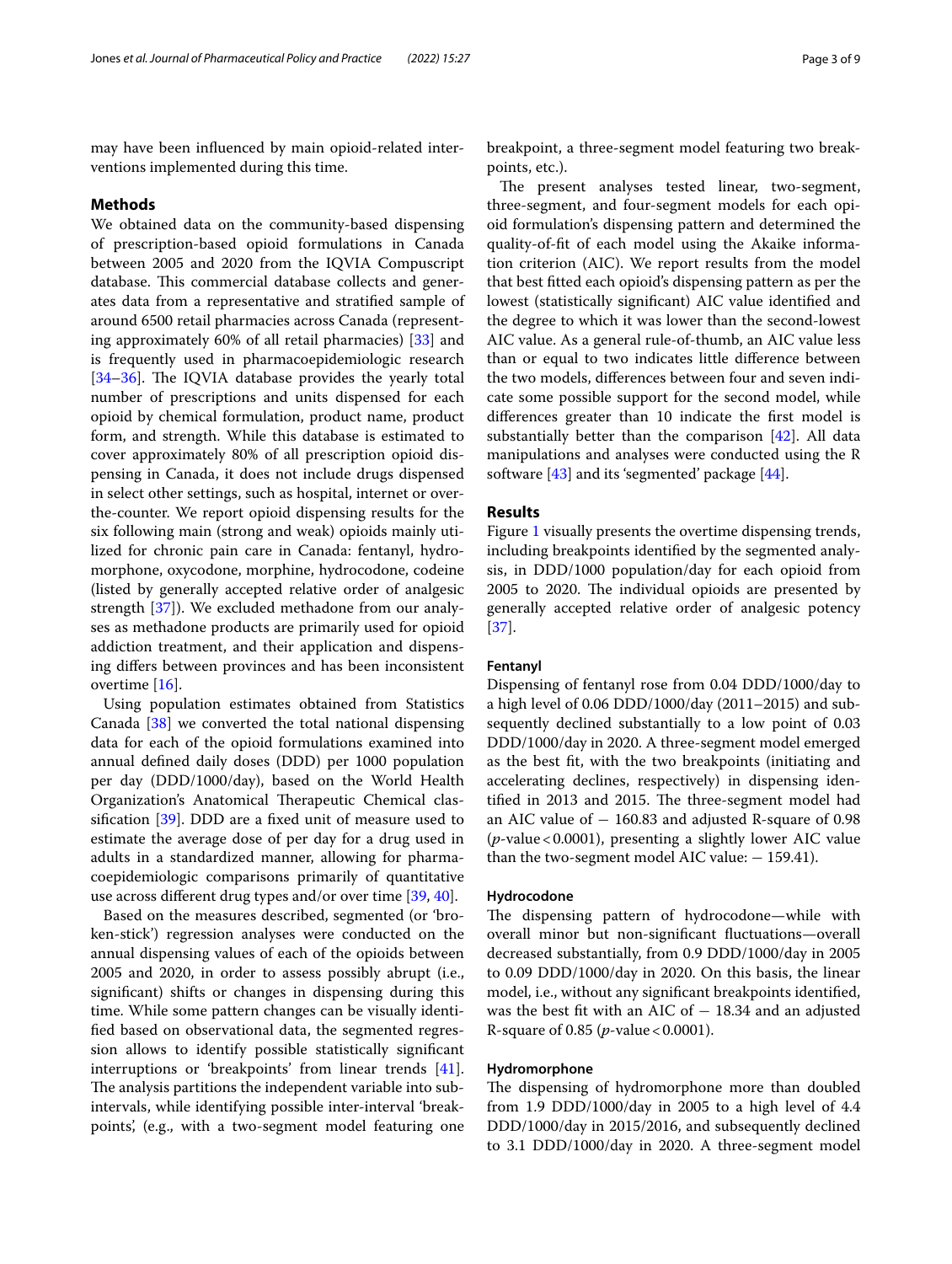<span id="page-3-0"></span>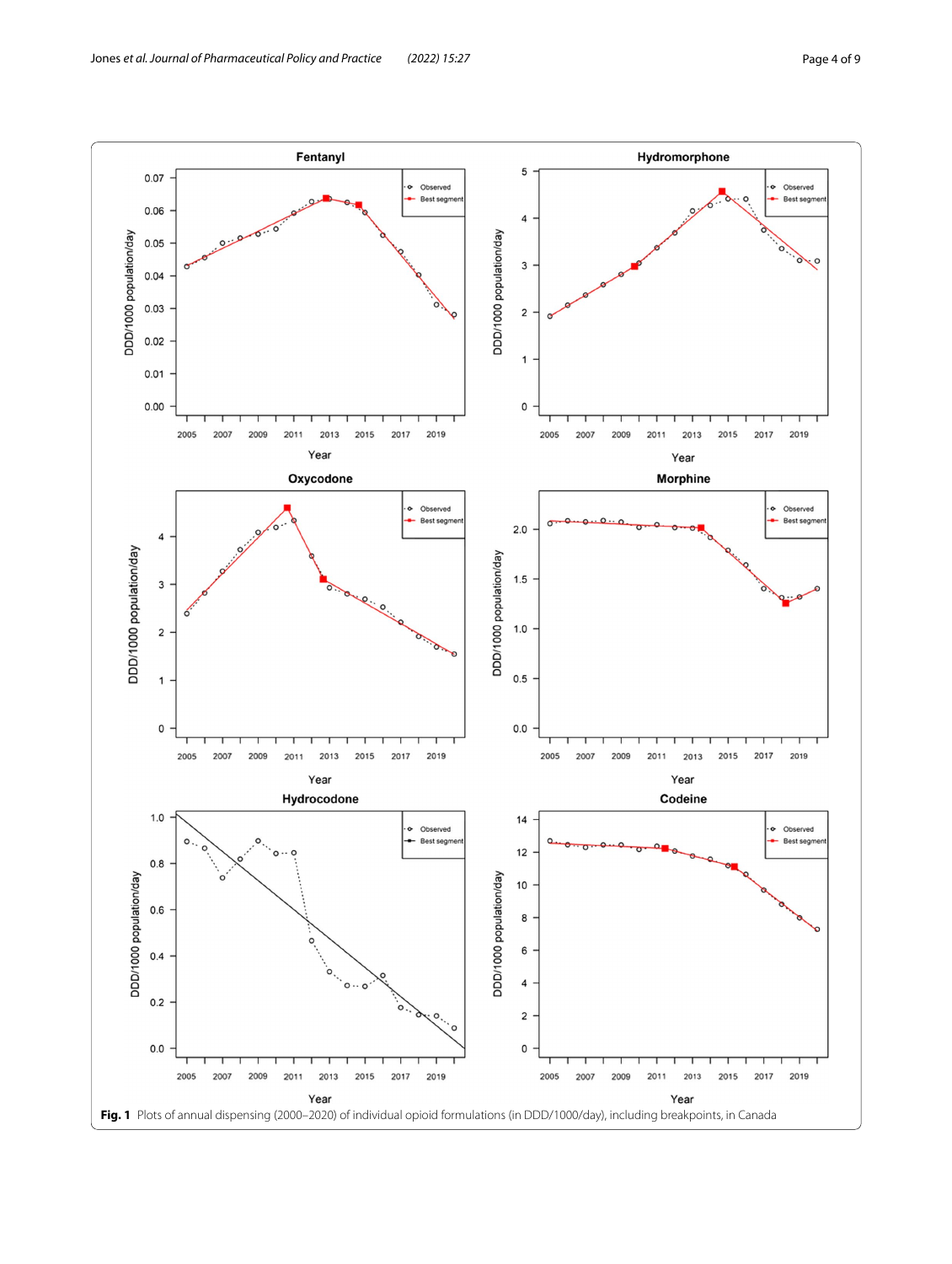was identifed as the best ft, with breakpoints in 2010 (followed by an accelerating increase) and 2015 (inverting from increase to decrease). The three-segment model featured an AIC value of  $-12.59$  and adjusted R-square of 0.98 (*p*-value=0.0004), yet only slightly lower than the two-segment model's AIC value  $(-12.45)$ .

## **Morphine**

The dispensing of morphine held generally steady over the frst ten years of the observation period (2.1–1.9 DDD/1000/day), after which it substantially decreased yet then slightly increased again to 1.4 DDD/1000/day in 2020. A three-segment model was the only model to attain statistical signifcance, including breakpoints identifed in 2014 (initiating a downward trend) and 2018 (reverting to upward), and featuring an AIC value of − 64.40 and adjusted R-square of 0.99 (*p*-value=0.03).

## **Oxycodone**

The dispensing levels of oxycodone almost doubled from 2.4 DDD/1000/day in 2005 to a high of 4.3 DDD/1,000/ day in 2011, and subsequently decreased to an overall low of 1.5 DDD/1000/day in 2020. A three-segment model ftted the best, with breakpoints identifed in 2011 (inverting from increase to decrease) and 2013 (decelerating decrease). The three-segment model featured an AIC value of  $-20.80$  and an adjusted R-square of 0.98  $(p$ -value < 0.0001), lower than the two-segment model's AIC value  $(-1.38)$ .

## **Codeine**

The dispensing of codeine showed an overall decreasing trend, declining by almost half from a high level of 12.7 DDD/1000/day in 2005 to a low level of 7.3 DDD/1000/ day in 2020. A three-segment model emerged as the best ft, with breakpoints identifed in 2012 and 2015 (both accelerating decreases). The three-segment model had an AIC value of -19.00 and an adjusted R-square of 0.99 (*p*-value=0.03), with a lower AIC value than the twosegment model (AIC value: − 9.44).

## **Discussion**

Canada nationally has undergone a pronounced inversion pattern of medical opioid utilization, with substantial increases in opioid utilization in the frst decade, and a reversal to similarly substantial declines in the context of multiple interventions implemented and aiming to reduce opioid consumption in the second decade of the period  $2000-2020$   $[28, 36]$  $[28, 36]$  $[28, 36]$  $[28, 36]$  $[28, 36]$ . The markedly bifurcated evolution of opioid utilization during this period, however, has co-occurred with a proliferation of extensive opioid-related harms on the population level, including non-medical use, morbidity (e.g., hospitalizations and treatment-demand) and an unprecedented toll of opioid-related fatalities [[45,](#page-7-34) [46\]](#page-7-35). While the general patterning, and the specifc impacts of various individual interventions—mostly on overall opioid utilization are documented, and some attention has been given to inter-provincial diferences in opioid utilization, little comparative focus exists on the over-time patterning of individual opioid formulations [\[16](#page-7-7), [19,](#page-7-10) [35](#page-7-36)].

Our examinations reveal both similarities, but also notable diferences in dispensing patterns for main individual formulations, which may best be begun by considering 'oxycodone'. In the early 2000s, the utilization of (slow-release) oxycodone products rapidly increased in Canada driven by several factors. The main brand product—Oxycontin—was aggressively (while misleadingly) marketed by its producers as an efective and safe medication for pain treatment, but emerged as a major driver in opioid-related harms (e.g., misuse, overdose deaths, etc.) following its introduction [[7,](#page-7-1) [8](#page-7-37)]. Oxycontin became the initial core focus of the unfolding opioid crisis and emerging policy interventions, culminating in the de-scheduling of slow-release oxycodone from and its replacement with a 'tamper-deterrent' formulation on provincial drug formularies to reduce high-risk opioid use in 2012. This targeted intervention resulted in significant reductions—and related 'breakpoints' in dispensing identifed—in oxycodone use in Canada starting at that time. More broadly, this specifc intervention has been recognized as a turning point towards an increasingly restrained opioid-environment in Canada following years of liberal and extensive increases [[14](#page-7-5), [15\]](#page-7-6).

The patterning of oxycodone was different from other main 'strong opioid' formulations, namely hydromorphone, fentanyl and—to some extent—morphine. These formulations made up more than half of Canada's total opioid consumption by 2010, and were also associated with extensive adverse public health outcomes (e.g., overdose deaths) by the time the 'opioid crisis' gradually proliferated. To illustrate, they collectively accounted for 50% more opioid-related deaths than oxycodone (i.e., 337 and 229, respectively) in Ontario in 2011 [\[10\]](#page-7-2). Yet while restrictive formulary changes were implemented for oxycodone, hydromorphone and fentanyl both indicated continuously marked increases in dispensing, with only later initial breakpoints (2015 and 2013, respectively) towards inverting and declining consumption levels; correspondingly, morphine consumption remained at steady levels, and broke to a decline starting in 2014.

These inconsistent patterns are likely best explained by the fact that these strong opioid formulations—mainly hydromorphone—came to serve as substitutes formulations for the rapid reductions in oxycodone dispensing in contexts of persistent opioid demand and use [[15](#page-7-6), [47](#page-7-38)].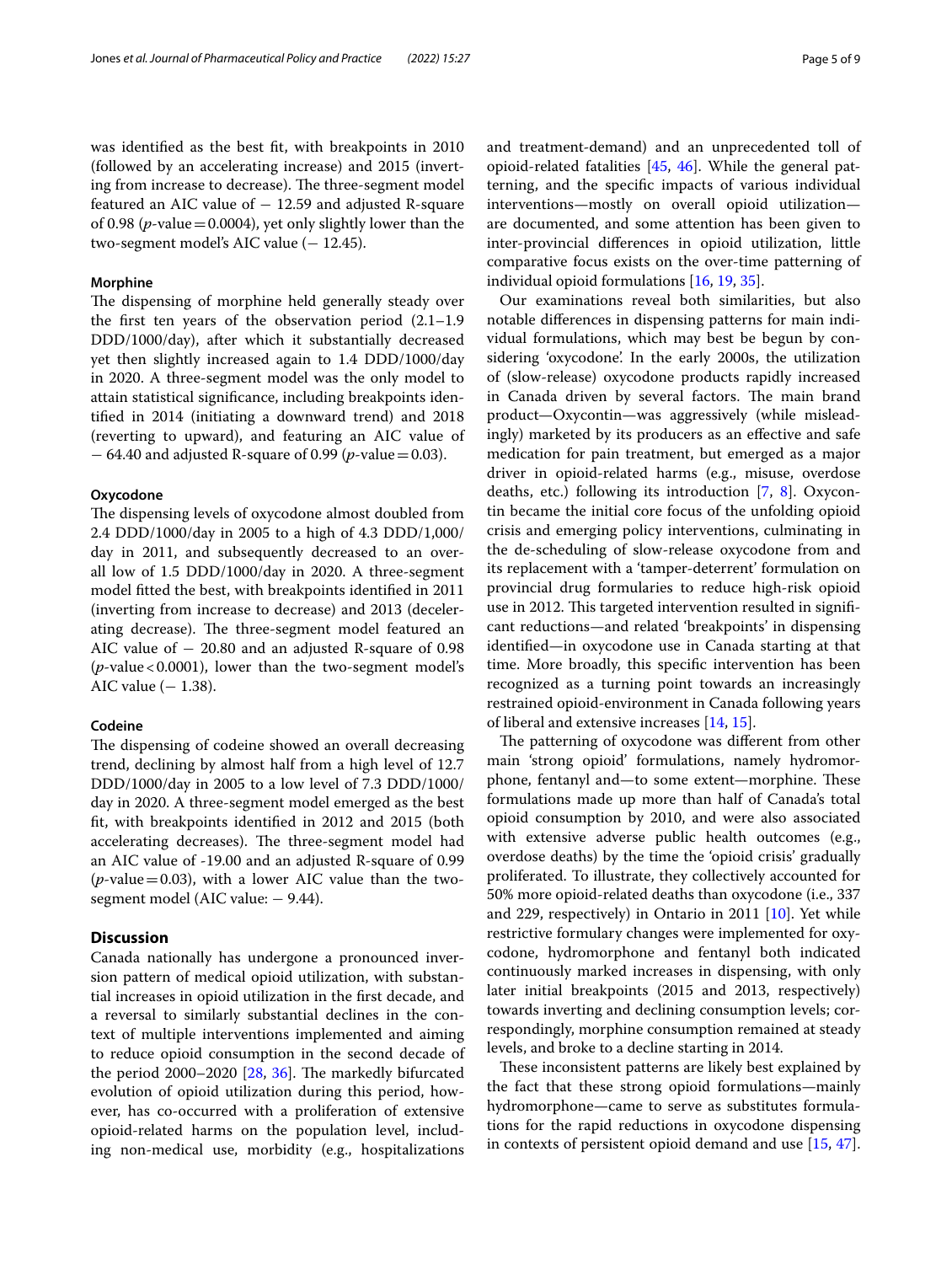For example, national dispensing of oxycodone dispensing fell by 46.4%, but was partially offset by an increase of 47.8% in hydromorphone dispensing 2012–2016 [\[15](#page-7-6)]. In an overall context of increasingly restrained opioid utilization, latent decreases in these formulations' use appear—temporarily—delayed as they were increasingly used to fll opioid prescription demand from existent patient populations following the forced reductions in oxycodone use. Each of them, however, begin to display reductions in use over the following years, contributing to the overall reductions in strong opioid use unfolding in Canada post-2012.

Notably, morphine and hydromorphone consumption indicate marked anomalies in consumption patterns more recently (2018 onward), in that their declining utilization trends broke and featured subsequent upwards or levelling trends. These reversals are likely best explained by novel interventions in response to recent massive increases in opioid-related fatalities mostly from illicit/ toxic opioids (e.g., fentanyl and analogues) in Canada, which more than doubled, from 2825 in 2016 to 6214 in 2020 [\[29](#page-7-39), [32](#page-7-22), [48,](#page-7-40) [49\]](#page-7-41). Responding to these surges in accidental opioid mortality, several provinces have implemented growing numbers of local 'safer opioid supply' programs that distribute pharmaceutical grade opioids mainly in the form of high-dose hydromorphone and slow-release morphine tablets—to at-risk opioid users as an overdose death prevention measure [[50](#page-8-0)[–52](#page-8-1)]. On this basis, Canada is undergoing recent resurgences in strong opioid dispensing not for expanding medications use in contexts of ordinary therapeutic (e.g., pain) care, but notably as an emergency-based public health measure responding to the—adverse while un-intended—consequences of marked oscillations in opioid availability and use.

Inconsistent dispensing patterns have been observed for the weaker opioids, i.e., hydrocodone and codeine, which followed a steep linear decline to virtual elimination, and a steady-to-decrease pattern, respectively. While these specifc opioid types remained without specifc, targeted interventions, the trends observed may be for several reasons. Hydrocodone products which were commonly used in the US until tightening (e.g., up-scheduling) of controls occurred in 2014 [[53](#page-8-2)]—were never used nearly as prevalently in Canada; in fact, their use was essentially restricted to the provinces of Ontario and Quebec. It is unclear for explaining the decline whether this drug simply fell out of favor by prescribers, there were 'spillover' efects from the US restrictions, or its use became gradually phased out in the larger ecology of increasingly restrained opioid use. Conversely, Canada's codeine utilization rates—which traditionally have been high in global comparison based on both prescription and OTC use [[54](#page-8-3)]—were steady but also began to decline post-2010, with further downward acceleration in 2015. Beyond wider ecological dynamics of opioid restrictions, these downward trends are likely driven by a cumulative set of positions and measures from medical stakeholder and regulators over the past decade that have generally questioned the efficacy and safety of, or directly advised against codeine use in certain risk groups (e.g., children, breastfeeding) all the way to calls for its complete de-licensing [[55–](#page-8-4)[57\]](#page-8-5).

It appears evident that the diferent main opioid formulations examined have featured diferential patterns in dispensing, but also appear to have responded differentially to the diverse array of—mostly restrictive interventions aimed at medical opioid use implemented in Canada post-2010  $[58]$  $[58]$ . This raises general questions about the overall coherence of the opioid policy and control approach implemented during this time. It is also noteworthy what the pharmacoepidemiologic data did not show evidence for certain possible change impacts. For example, the introduction of the new Canadian opioid guideline in 2017 did not correspond with breakpoints for signifcant trend changes for any of the main opioid formulations. This guideline represented a fundamental shift from previous—much more liberal and 'pro-prescribing'—guidelines advising toward much more restrained ('last resort') opioid use chronic pain care [[22](#page-7-13), [59](#page-8-7), [60\]](#page-8-8). Presumably, such an expert authoritybased guidance tool would aid to discernably adjust or steer clinical practice for opioid utilization in discernable (here: decreasing) ways. In the US, the newly tabled CDC opioid prescribing guidelines (2016) were found to have resulted in signifcant decreases in opioid prescriptions both immediately before and following the guideline's release [\[34](#page-7-24)]. Similarly, the CDC guideline's implementation as a professional standard in BC (2016) was found to be associated with signifcant reductions in the number of opioid-receiving patients, both before and after its implementation  $[61]$ . Taken together, the data presented for Canada may suggest that these interventions may mainly reinforce, rather than independently impact on related behaviors (e.g., prescribing) infuencing opioid dispensing patterns, and their messages may already be 'factored into' wider trends or dynamics when introduced; in addition, other factors or infuences may drive or dominate related developments.

While it is commonly assumed that targeted policy or practice measures (e.g., 'prescription guidelines') centrally control medications use, other secular or 'soft' factors may infuence related patterns in ways challenging for empirical defnition and measurement. With regard to opioids, for example, there has been an extensive array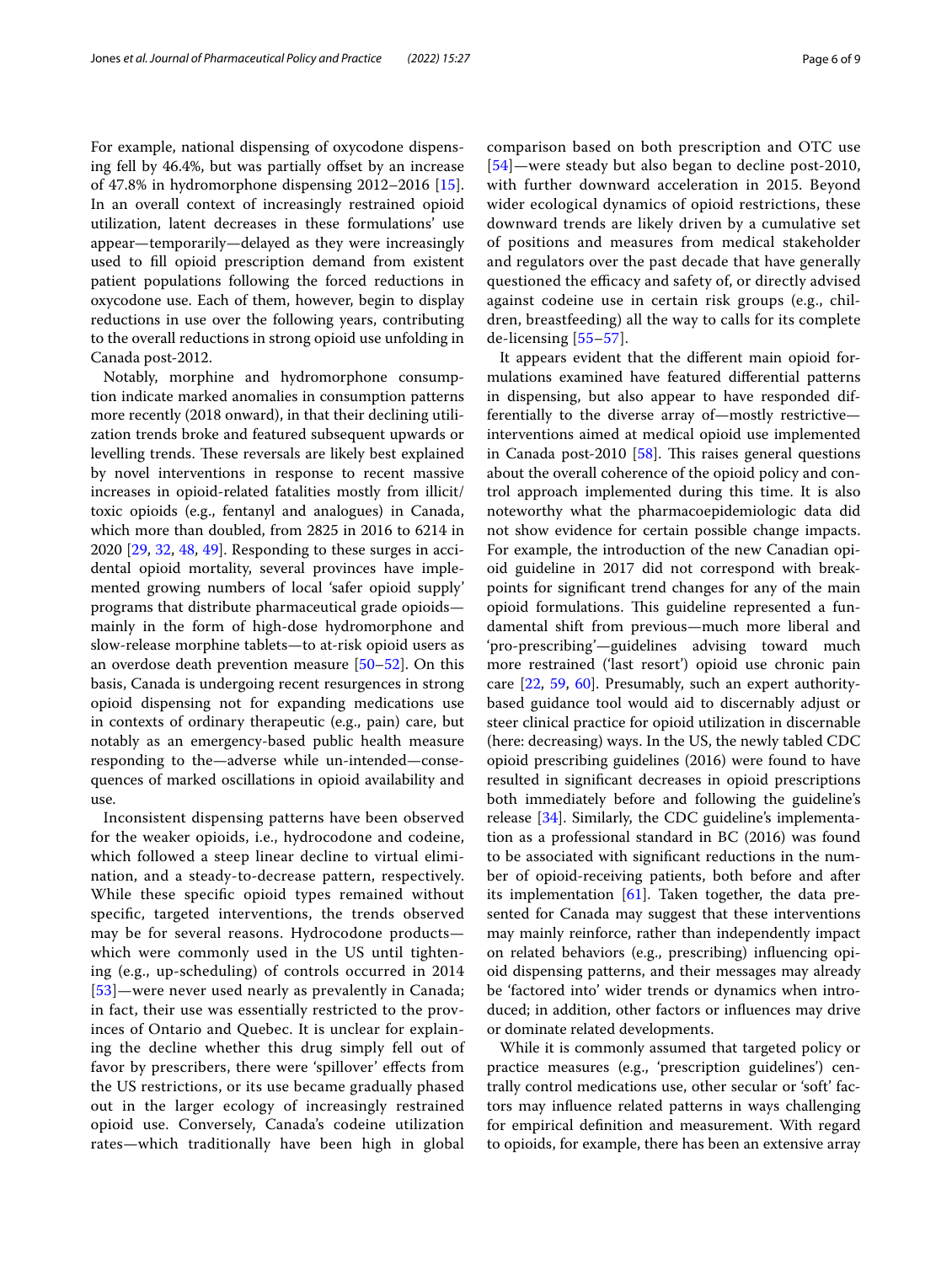of media investigations and reports in Canada mainly on the risks, harms and misguided practices related to opioid use post-2010  $[26, 62, 63]$  $[26, 62, 63]$  $[26, 62, 63]$  $[26, 62, 63]$  $[26, 62, 63]$  $[26, 62, 63]$ . Plausibly, these contents may have infuenced related medical-professional attitudes or practices, complementing or even pre-empting the impacts of more formal interventions.

The present study features some possible limitations. The community-based dispensing data used do not include all (but most) opioid dispensing which occurs in Canada. DDDs are a useful, while not consistently accurate measure for comparative opioid dispensing with regard to dosing [[64](#page-8-12)]. Most opioid regulation parameters in Canada (total population: 38,037,000 [2020]) are province-based, while the provinces widely vary in population size (from 161,000 [Prince Edward Island] to 14,745,000 [Ontario]); thus, dispensing trends observed may be disproportionately driven by developments in the more populous provincial entities.

## **Conclusions**

Overall, Canada has undergone a pronounced evolution of an increase-to-decrease pattern in opioid dispensing through the period  $2000-2020$  [\[16,](#page-7-7) [28](#page-7-19)]. While each of the individual formulations underwent substantial declines at some point post-2011, this has involved rather differential dispensing patterns for the main formulations. To some extent, these diferential patterns resemble the markedly heterogeneous pictures of opioid dispensing observed for the ten Canadian provinces, featuring rather wide ranges in consumption rates. While it was clear by 2010 that efective measures were required to reduce extensive opioid exposure and harms in the population, what followed was a somewhat disconnected mix of control interventions that afected individual formulations differentially. These impacts included lateral effects that increased opioid utilization, but also harms related to certain opioids seemingly substituting for reductions in others, associated with little or no total 'net changes' or even increases in key population health outcomes (e.g., opioid-related fatalities). Overall, while the majority of control interventions implemented have been assessed mostly for efects on total opioid use (by diferent metrics), pharmacoepidemiologic dynamics for individual formulations should routinely be evaluated for evidencebased policy evaluation and development.

#### **Abbreviations**

US: United States; DDD: Defned daily doses; CDC: Centers for disease control; AIC: Akaike information criterion; OTC: Over-the-counter.

#### **Acknowledgements**

We thank Lenka Vojtila for administrative assistance in assembling the manuscript submission.

#### **Authors' contributions**

WJ and BF conceptualized the study; WJ led the development of the analyses plan and conducted the statistical analyses. BF and WJ led the original draft of the manuscript's (narrative and visual) content. All authors (WJ, RK, DR, BF) contributed to methodological adjustments, review and interpretation of data and results, and provided substantial intellectual contributions to the content of the paper, and approved the fnal manuscript submitted. All authors read and approved the fnal manuscript.

## **Funding**

Dr. Fischer acknowledges research support from the Canadian Institutes of Health Research (CIHR), specifcally Grant # SAF-94814, as well as from the Hugh Green Foundation Chair in Addiction Research, held at the Faculty of Medical and Health Sciences, University of Auckland, New Zealand. Neither funder entities nor providers of data mentioned had any involvement in or infuence over the study design, analyses, reporting or interpretation of the data.

#### **Availability of data and materials**

The raw data on prescription opioid dispensing in Canada were commercially obtained IQVIA Solutions Canada Inc., with all subsequent data processing and analyses solely conducted by the authors. Population data statistics used for the analyses were obtained from Statistics Canada. The external data sources/providers had no involvement or infuence in any steps of the analysis development, results generation or data interpretation, or other aspects of the manuscript.

## **Declarations**

**Ethics approval and consent to participate** Not applicable.

#### **Consent for publication**

Not applicable.

#### **Competing interests**

The authors declare that they have no competing interests.

#### **Author details**

<sup>1</sup> Centre for Applied Research in Mental Health and Addiction (CARMHA), Faculty of Health Sciences, Simon Fraser University, Suite 2400, 515 W. Hastings Street, Vancouver, BC V6B5K3, Canada. <sup>2</sup> Faculty of Health Sciences, University of Ontario Institute of Technology, 2000 Simcoe Street North, Oshawa, ON L1H 7K4, Canada. <sup>3</sup> Centre for Applied Research in Mental Health & Addiction, Faculty of Health Sciences, Simon Fraser University, 515 W. Hastings St., Vancouver, BC V6B5K3, Canada. 4 Department of Psychiatry, University of Toronto, 250 College Street, Toronto, ON, Canada. <sup>5</sup> Department of Psychiatry, Federal University of São Paulo (UNIFESP), R. Sena Madureira, 1500, Vila Clementino, São Paulo, Brazil.

# Received: 18 October 2021 Accepted: 15 March 2022

## **References**

- <span id="page-6-0"></span>1. International Narcotics Control Board. Narcotic Drugs—Technical Report Vienna, Austria: INCB; 2021. Available: [https://www.incb.org/incb/](https://www.incb.org/incb/en/narcotic-drugs/Technical_Reports/narcotic_drugs_reports.html) [en/narcotic-drugs/Technical\\_Reports/narcotic\\_drugs\\_reports.html](https://www.incb.org/incb/en/narcotic-drugs/Technical_Reports/narcotic_drugs_reports.html). Retrieved: October 10, 2021.
- <span id="page-6-1"></span>2. Bavli I. Industry infuence and Health Canada's responsibility: lessons from the opioid epidemic in Canada. Wiley Online Library; 2020.
- 3. Sellers EM, Schuller R, Romach MK, Horbay G. Relative abuse potential of opioid formulations in Canada: a structured feld study. J Opioid Manage. 2006;2(4):219–27.
- 4. Peng P, Choiniere M, Dion D, Intrater H, LeFort S, Lynch M, et al. Challenges in accessing multidisciplinary pain treatment facilities in Canada. Can J Anaesth. 2007;54(12):977.
- 5. Kondro W. Experts call for fewer restrictions on the availability of pain medications. CMAJ. 2010;182(14):E677.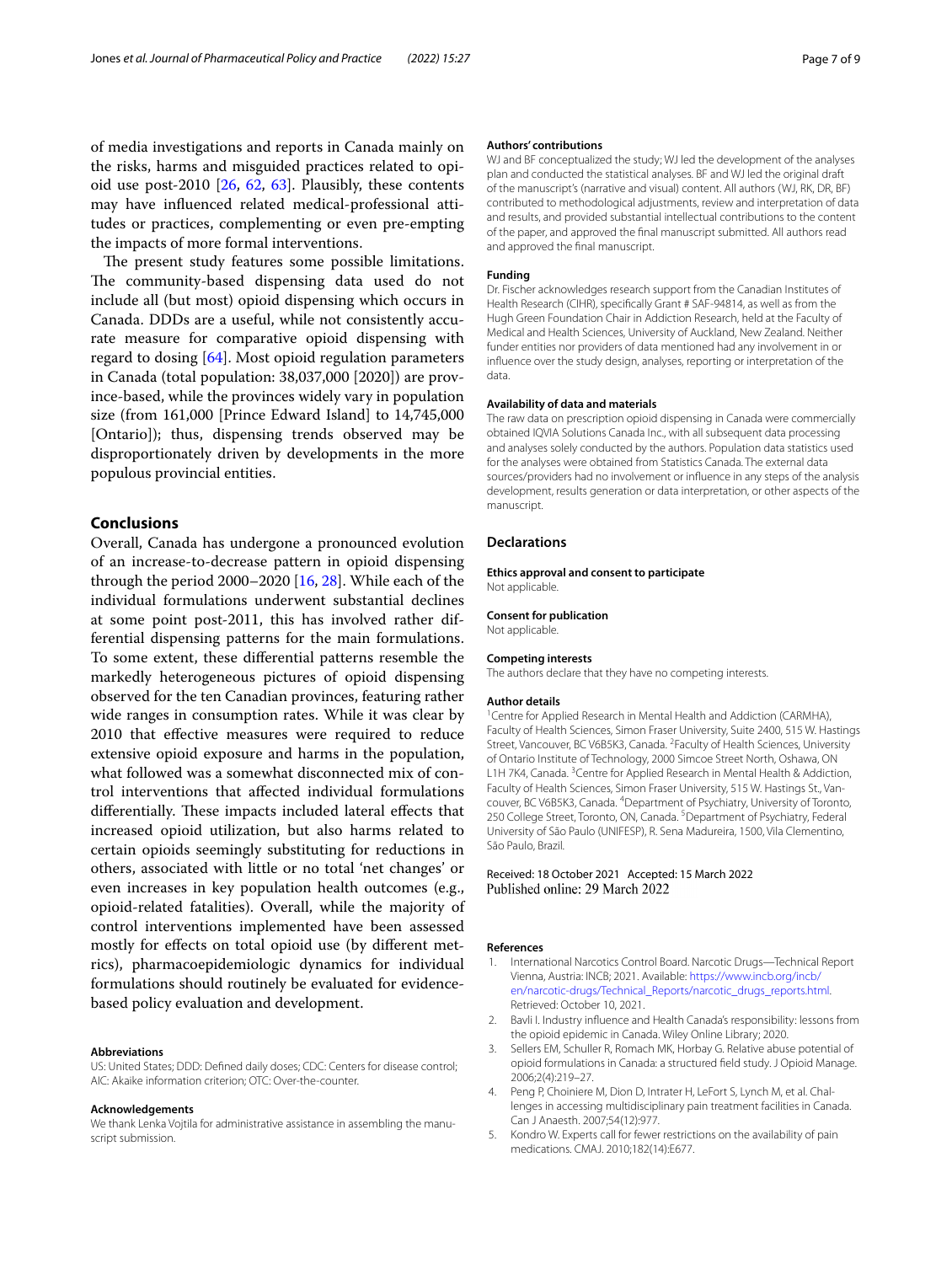- <span id="page-7-0"></span>6. Moulin DE, Clark AJ, Speechley M, Morley-Forster PK. Chronic pain in Canada-prevalence, treatment, impact and the role of opioid analgesia. Pain Res Manage. 2002;7(4):179–84.
- <span id="page-7-1"></span>7. Fischer B, Argento E. Prescription opioid related misuse, harms, diversion and interventions in Canada: a review. Pain Physician. 2012;15(3 Suppl):E191-203.
- <span id="page-7-37"></span>8. Dhalla IA, Mamdani MM, Sivilotti ML, Kopp A, Qureshi O, Juurlink DN. Prescribing of opioid analgesics and related mortality before and after the introduction of long-acting oxycodone. CMAJ. 2009;181(12):891–6.
- 9. Fischer B, Nakamura N, Rush B, Rehm J, Urbanoski K. Changes in and characteristics of admissions to treatment related to problematic prescription opioid use in Ontario, 2004–2009. Drug Alcohol Dependence. 2010;109(1–3):257–60.
- <span id="page-7-2"></span>10. Public Health Ontario. Interactive Opioid Tool; Ottawa, ON: Public Health Ontario. Available: [https://www.publichealthontario.ca/en/data-and](https://www.publichealthontario.ca/en/data-and-analysis/substance-use/interactive-opioid-tool)[analysis/substance-use/interactive-opioid-tool](https://www.publichealthontario.ca/en/data-and-analysis/substance-use/interactive-opioid-tool). Retrieved: October 10, 2021.
- <span id="page-7-3"></span>11. Fischer B, Gooch J, Goldman B, Kurdyak P, Rehm J. Non-medical prescription opioid use, prescription opioid-related harms and public health in Canada: an update 5 years later. Can J Public Health. 2014;105(2):146–9.
- 12. Kahan M, Mailis-Gagnon A, Wilson L, Srivastava A. Canadian guideline for safe and efective use of opioids for chronic noncancer pain: clinical summary for family physicians Part 1: general population. Can Fam Physician. 2011;57(11):1257–66.
- <span id="page-7-4"></span>13. Dubin R, Jovey R. The real crisis of chronic pain. Can Fam Physician. 2011;57(7):762–4.
- <span id="page-7-5"></span>14. Fischer B, Vojtila L, Kurdyak P. 'Delisting'OxyContin® to reduce prescription opioid-related harms in Ontario (Canada)—gauging efects 5 years later. Pharmacoepidemiol Drug Saf. 2017;26(9):1040–3.
- <span id="page-7-6"></span>15. Gomes T, Mastorakos A, Paterson JM, Sketris I, Caetano P, Greaves S, et al. Changes in the dispensing of opioid medications in Canada following the introduction of a tamper-deterrent formulation of long-acting oxycodone: a time series analysis. CMAJ Open. 2017;5(4):E800.
- <span id="page-7-7"></span>16. Fischer B, Jones W, Rehm J. Trends and changes in prescription opioid analgesic dispensing in Canada 2005–2012: an update with a focus on recent interventions. BMC Health Serv Res. 2014;14(1):90.
- <span id="page-7-8"></span>17. Fischer B, Rehm J, Tyndall M. Efective Canadian policy to reduce harms from prescription opioids: learning from past failures. CMAJ. 2016;188(17–18):1240–4.
- <span id="page-7-9"></span>18. Furlan AD, MacDougall P, Pellerin D, Shaw K, Spitzig D, Wilson G, et al. Overview of four prescription monitoring/review programs in Canada. Pain Res Manage. 2014;19(2):102–6.
- <span id="page-7-10"></span>19. Gomes T, Juurlink D, Yao Z, Camacho X, Paterson JM, Singh S, et al. Impact of legislation and a prescription monitoring program on the prevalence of potentially inappropriate prescriptions for monitored drugs in Ontario: a time series analysis. CMAJ Open. 2014;2(4):E256.
- <span id="page-7-11"></span>20. Lim J, McCracken RK, Panagiotoglou D. Opioid prescribing practice standard in British Columbia, Canada: rationale, controversies, and directions. Int J Drug Policy. 2021;97:103363.
- <span id="page-7-12"></span>21. Oetter H. Clarifcation from the College of Physicians and Surgeons of BC on commentary about limitations of the CDC guideline for prescribing opioids. CMAJ. 2017;189(13):E508.
- <span id="page-7-13"></span>22. Busse JW, Craigie S, Juurlink DN, Buckley DN, Wang L, Couban RJ, et al. Guideline for opioid therapy and chronic noncancer pain. CMAJ. 2017;189(18):E659–66.
- <span id="page-7-14"></span>23. Furlan AD, Williamson OD. New Canadian guidance on opioid use for chronic pain: necessary but not sufficient. CMAJ. 2017;189(18):E650-1.
- <span id="page-7-15"></span>24. Martins D, Khuu W, Tadrous M, Juurlink DN, Mamdani MM, Paterson JM, et al. Impact of delisting high-strength opioid formulations from a public drug beneft formulary on opioid utilization in Ontario, Canada. Pharmacoepidemiol Drug Safety. 2019;28(5):726–33.
- <span id="page-7-16"></span>25. Borwein A, Kephart G, Whelan E, Asbridge M. Prescribing practices amid the OxyContin crisis: examining the effect of print media coverage on opioid prescribing among physicians. J Pain. 2013;14(12):1686–93.
- <span id="page-7-17"></span>26. Quan AML, Wilson LA, Mithani SS, Zhu DT, Bota AB, Wilson K. Reporting on the opioid crisis (2000–2018): role of The Globe and Mail, a Canadian English-language newspaper in infuencing public opinion. Harm Reduct J. 2020;17(1):1–11.
- <span id="page-7-18"></span>27. International Narcotics Control Board. Narcotic Drug Reports 2021. Available: [https://www.incb.org/incb/en/narcotic-drugs/Technical\\_Reports/](https://www.incb.org/incb/en/narcotic-drugs/Technical_Reports/narcotic_drugs_reports.html) [narcotic\\_drugs\\_reports.html](https://www.incb.org/incb/en/narcotic-drugs/Technical_Reports/narcotic_drugs_reports.html). Retrieved: October 10, 2021.
- <span id="page-7-19"></span>28. Jones W, Kaoser R, Fischer B. Patterns, trends and determinants of medical opioid utilization in Canada 2005–2020: characterizing an era of intensive rise and fall. Substance Abuse Treat Prev Policy. 2021;16(1):1–11.
- <span id="page-7-39"></span>29. Baldwin N, Gray R, Goel A, Wood E, Buxton JA, Rieb LM. Fentanyl and heroin contained in seized illicit drugs and overdose-related deaths in British Columbia, Canada: an observational analysis. Drug Alcohol Depend. 2018;185:322–7.
- <span id="page-7-20"></span>30. Crabtree A, Lostchuck E, Chong M, Shapiro A, Slaunwhite A. Toxicology and prescribed medication histories among people experiencing fatal illicit drug overdose in British Columbia, Canada. CMAJ. 2020;192(34):E967–72.
- <span id="page-7-21"></span>31. Fischer B, Pang M, Jones W. The opioid mortality epidemic in North America: do we understand the supply side dynamics of this unprecedented crisis? J Substance Abuse Treat Prev Policy. 2020;15(1):1–8.
- <span id="page-7-22"></span>32. International Narcotics Control Board. International Narcotics Control Board 2021. Available: [https://www.incb.org/incb/en/narcotic-drugs/](https://www.incb.org/incb/en/narcotic-drugs/Technical_Reports/narcotic_drugs_reports.htm) [Technical\\_Reports/narcotic\\_drugs\\_reports.htm](https://www.incb.org/incb/en/narcotic-drugs/Technical_Reports/narcotic_drugs_reports.htm). Retrieved: October 10, 2021.
- <span id="page-7-23"></span>33. IQVIA. Canadian Pharmaceutical Trends 2021. Available: [https://www.](https://www.iqvia.com/locations/canada/canadian-pharmaceutical-trends) [iqvia.com/locations/canada/canadian-pharmaceutical-trends](https://www.iqvia.com/locations/canada/canadian-pharmaceutical-trends). Retrieved: October 10, 2021.
- <span id="page-7-24"></span>34. Bohnert AS, Guy GP Jr, Losby JL. Opioid prescribing in the United States before and after the Centers for Disease Control and Prevention's 2016 opioid guideline. Ann Intern Med. 2018;169(6):367–75.
- <span id="page-7-36"></span>35. Canadian Institute for Health Information. Pan-Canadian Trends in the Prescribing of Opioids and Benzodiazepines, 2012 to 2017. Ottawa, ON: CIHI; 2018.
- <span id="page-7-25"></span>36. Jones W, Vojtila L, Kurdyak P, Fischer B. Prescription opioid dispensing in Canada: an update on recent developments to 2018. J Pharm Policy Pract. 2020;13(1):1–6.
- <span id="page-7-26"></span>37. World Health Organization. WHO Guidelines for the Pharmacological and Radiotherapeutic Management of Cancer Pain in Adults and Adolescents 2017. Available: [https://www.ncbi.nlm.nih.gov/books/NBK537482/table/](https://www.ncbi.nlm.nih.gov/books/NBK537482/table/appannex6.tab2/) [appannex6.tab2/.](https://www.ncbi.nlm.nih.gov/books/NBK537482/table/appannex6.tab2/) Retrieved: October 10, 2021.
- <span id="page-7-27"></span>38. Statistics Canada. Population estimates on July 1st, by age and sex: Table: 17-10-0005-01 2021. Available: [https://www150.statcan.gc.ca/t1/tbl1/en/](https://www150.statcan.gc.ca/t1/tbl1/en/tv.action?pid=1710000501) tv.action?pid=1710000501. Retrieved: October 10, 2021.
- <span id="page-7-28"></span>39. [WHO Collaborating Centre](https://www150.statcan.gc.ca/t1/tbl1/en/tv.action?pid=1710000501) for Drug Statistics Methodology. Defnition and general considerations: World Health Organization; 2018. Available: [https://www.whocc.no/ddd/defnition\\_and\\_general\\_considera/.](https://www.whocc.no/ddd/definition_and_general_considera/) Retrieved: October 10, 2021.
- <span id="page-7-29"></span>40. Svendsen K, Borchgrevink P, Fredheim O, Hamunen K, Mellbye A, Dale O. Choosing the unit of measurement counts: the use of oral morphine equivalents in studies of opioid consumption is a useful addition to defned daily doses. Palliat Med. 2011;25(7):725–32.
- <span id="page-7-30"></span>41. Wagner AK, Soumerai SB, Zhang F, Ross-Degnan D. Segmented regression analysis of interrupted time series studies in medication use research. J Clin Pharm Ther. 2002;27(4):299–309.
- <span id="page-7-31"></span>42. Burnham KP, Anderson DR. Multimodel inference: understanding AIC and BIC in model selection. Sociol Methods Res. 2004;33(2):261–304.
- <span id="page-7-32"></span>43. R Core Team. R: A language and environment for statistical computing Vienna, Austria: R Foundation for Statistical Computing; 2021. Available: [https://www.R-project.org/.](https://www.R-project.org/) Retrieved: October 11, 2021.
- <span id="page-7-33"></span>44. Muggeo VM. Segmented: an R package to ft regression models with broken-line relationships. R News. 2008;8(1):20–5.
- <span id="page-7-34"></span>45. Vojtila L, Pang M, Goldman B, Kurdyak P, Fischer B. Non-medical opioid use, harms and interventions in Canada—a 10-year update on an unprecedented and unabating substance use-related public health crisis. Drugs. 2019;27(2):118–22.
- <span id="page-7-35"></span>46. Belzak L, Halverson J. Evidence synthesis-The opioid crisis in Canada: a national perspective. Health Promot Chronic Dis Prev Can. 2018;38(6):224.
- <span id="page-7-38"></span>47. Fischer B, Jones W, Murphy Y, Ialomiteanu A, Rehm J. Recent developments in prescription opioid-related dispensing and harm indicators in Ontario, Canada. Pain Physician. 2015;18(4):E659–62.
- <span id="page-7-40"></span>48. Government of Canada. Opioid- and Stimulant-related Harms in Canada. 2021. Available: [https://health-infobase.canada.ca/substance-related](https://health-infobase.canada.ca/substance-related-harms/opioids-stimulants/maps)[harms/opioids-stimulants/maps](https://health-infobase.canada.ca/substance-related-harms/opioids-stimulants/maps). Retrieved: October 12, 2021.
- <span id="page-7-41"></span>49. Fischer B, Jones W, Tyndall M, Kurdyak P. Correlations between opioid mortality increases related to illicit/synthetic opioids and reductions of medical opioid dispensing-exploratory analyses from Canada. BMC Public Health. 2020;20(1):1–7.